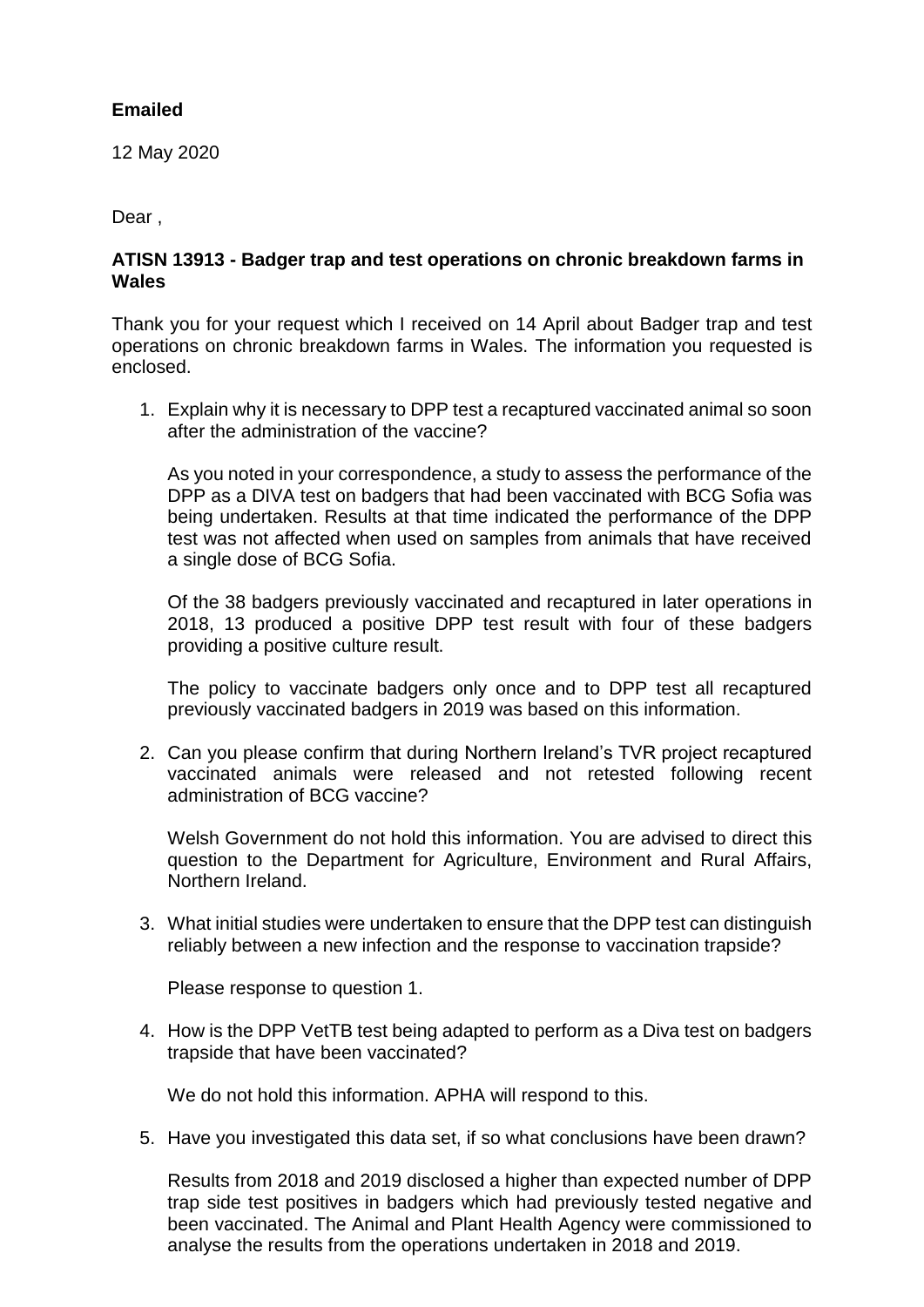The analysis noted that BCG Sofia expressed MPB83 at levels that can induce detectable antibody titres in the DPP tests, but this response declines over time. The conclusions would suggest caution in using the DPP test in badgers previously vaccinated with BCG Sofia at short intervals and also it is probably unwise to use it in badgers which have had more than one BCG Sofia vaccination.

This analysis and conclusions concur with the results from similar studies (yet unpublished) undertaken in the Republic of Ireland and Northern Ireland.

Based on previous information we have only vaccinated badgers once in their lifetime but now view it unsuitable to make a decision on the basis of the DPP trap side test result if the animal has been vaccinated during the previous 12 months. Animals vaccinated within the previous 12 months will be released without sampling.

6. How can you be confident that there is no cross reactivity between the BCG vaccine and the DPP test, what is the evidence that supports your conclusion?

Please see response to question 5.

7. You emphasise that an animal only receives one dose of vaccine and is not revaccinated on further capture. What are the effects of repeat vaccination, could repeat vaccination cause erroneous results in conjunction with the DPP test?

Please see response to question 5.

8. Did DPP validation include field trials of DPP as SE3281 makes no reference to having done so?

We do not hold this information. APHA will respond to this.

9. Does DPP validation include its use as a DIVA test?

We do not hold this information. APHA will respond to this.

10.Please provide a link to the validation June 2018 of the badger IGRA test.

We do not hold this information. APHA will respond to this.

11.Has the DPP validation been submitted to a scientific journal, if so what is the anticipated date of publication?

We do not hold this information. APHA will respond to this.

12.Can you please explain the underlying cause of these inconsistencies?

We do not hold this information. APHA will respond to this.